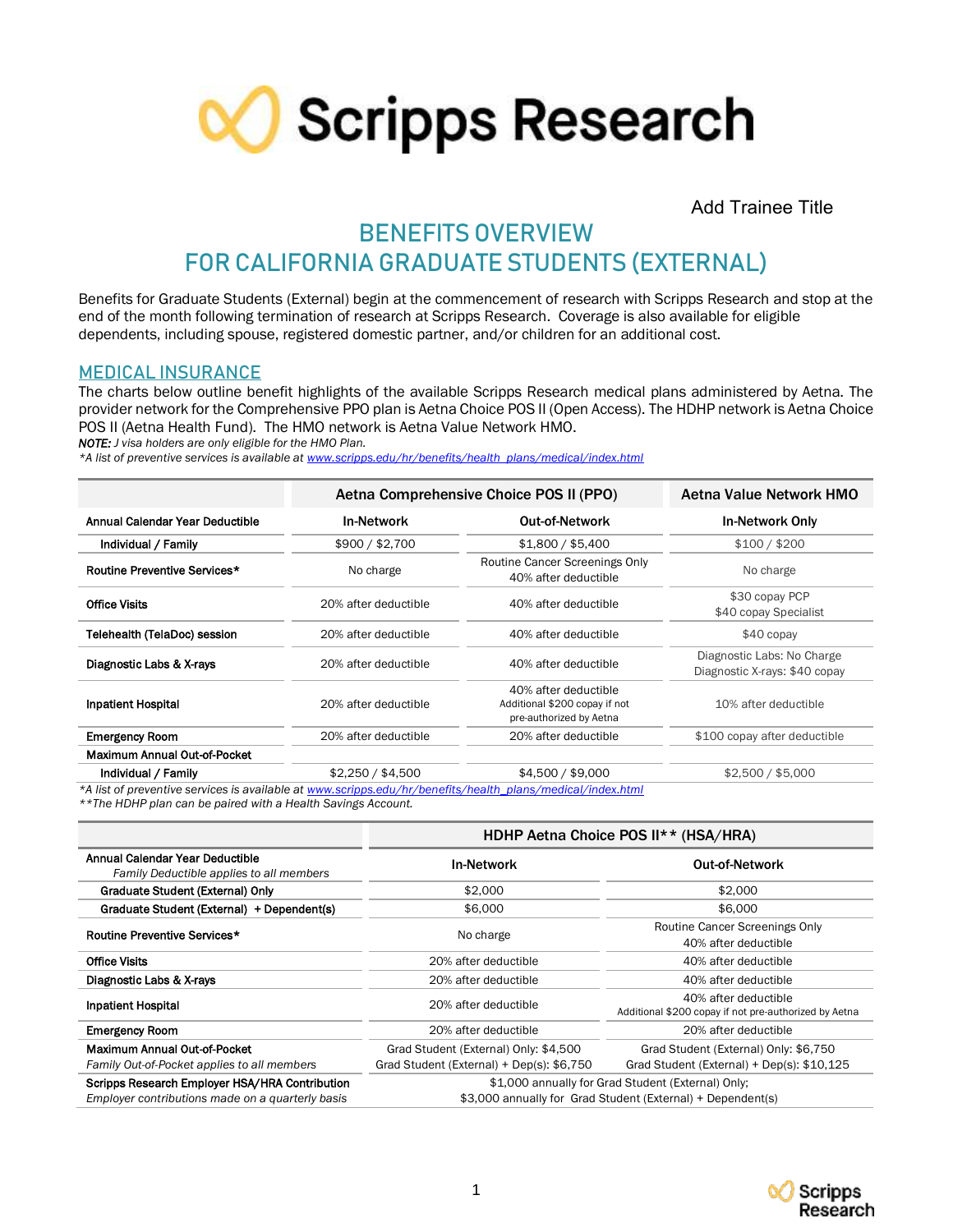**CO** Scripps Research

## **DENTAL INSURANCE**

The chart below outlines benefit highlights of the available Scripps Research Dental PPO plan administered by Delta Dental. The Dental PPO plan is designed to give you the freedom to receive dental care from any licensed dentist of your choice. You will receive the highest level of benefit for the plan if you select an in-network PPO dentist versus a Non-Network provider who has not agreed to provide services at the negotiated rate. Additionally, no claim forms are required when using network providers.

|                                                                                               | <b>Delta Dental PPO</b>                            |                        |                            |  |
|-----------------------------------------------------------------------------------------------|----------------------------------------------------|------------------------|----------------------------|--|
|                                                                                               | <b>Delta Dental PPO</b><br>Provider                | Delta Premier Provider | <b>All Other Providers</b> |  |
| <b>Calendar Year Deductible</b>                                                               |                                                    |                        |                            |  |
| Individual                                                                                    |                                                    |                        |                            |  |
| Family                                                                                        | -\$50 / person*---------------------               |                        |                            |  |
| Annual Benefit Maximum                                                                        | -\$2,000 / Individual / Calendar Year------------- |                        |                            |  |
| Diagnostic & Preventive Services<br>Exams & Cleanings<br>(2 per calendar year)                | 100%<br>Deductible waived                          | 80%                    | 80%                        |  |
| <b>Basic Services</b><br>Oral surgery, extractions, fillings,<br>endodontics and periodontics | 90%                                                | 80%                    | 80%                        |  |
| <b>Major Services</b><br>Crowns, jackets, cast restorations,<br>implants                      | 60%                                                | 50%                    | 50%                        |  |
| Orthodontia Services*                                                                         | 50%                                                | 50%                    | 50%                        |  |
| Lifetime Orthodontia Benefit Maximum                                                          | -\$1,500 / Person / Lifetime-------------          |                        |                            |  |

*NOTE: Delta Premier Dentist and All Other Provider network charges are based off of Usual, Reasonable & Customary (UCR) rates. \*Deductible does not apply to Orthodontia services*

# **202**2 **MEDICAL AND DENTAL GRADUATE STUDENT EXTERNAL COST (MONTHLY)**

| Coverage Level                                   | Medical Plan<br><b>Comprehensive PPO</b> | <b>Medical Plan</b><br>HMO | <b>Medical Plan</b><br><b>HDHP</b> | Dental Plan<br><b>DPPO</b> |
|--------------------------------------------------|------------------------------------------|----------------------------|------------------------------------|----------------------------|
| Graduate Student (External) Only                 | \$107.50                                 | \$75                       | \$0                                | \$0                        |
| Graduate Student (External) + Spouse or Domestic | \$425                                    | \$280                      | \$0                                | \$20                       |
| Partner (DP)                                     |                                          |                            |                                    |                            |
| Graduate Student (External) + Child(ren)         | \$355                                    | \$220                      | \$0                                | \$15                       |
| Graduate Student (External) + Family or          | \$568                                    | \$410                      | \$30                               | \$35                       |
| Graduate Student (External) + DP + Child(ren)    |                                          |                            |                                    |                            |

# **ADDITIONAL BENEFITS**

### HEALTH PLANS

#### Prescription Drug Plan

OptumRx administers the Comprehensive Choice POS II and HDHP prescription benefit. The Comprehensive Choice POS II Plan has a \$100 (individual)/\$200 (family) Annual Deductible applied to Brand Name drugs before the copay applies. There is also a separate Out-of-Pocket Maximum of \$2,000 (individual) / \$4,000 (family) for prescription drugs under the plan. Under the HDHP, prescriptions (other than preventive medications) are subject to the medical plan deductible before the copays apply. Both plans provide a 30-day retail supply for Generic drugs at a \$10 copay, Brand formulary drugs at a \$35 copay, and Brand non-formulary drugs at a \$60 copay. Mail order is available with a 90-day supply charged at twice the retail 30-day supply copay. The Value Network HMO plan prescription benefit is administered by Aetna and has a \$100 (individual)/\$200 (family) Annual Deductible applied to Brand formulary and nonformulary drugs. The copays are the same as listed above for retail and mail order supply.

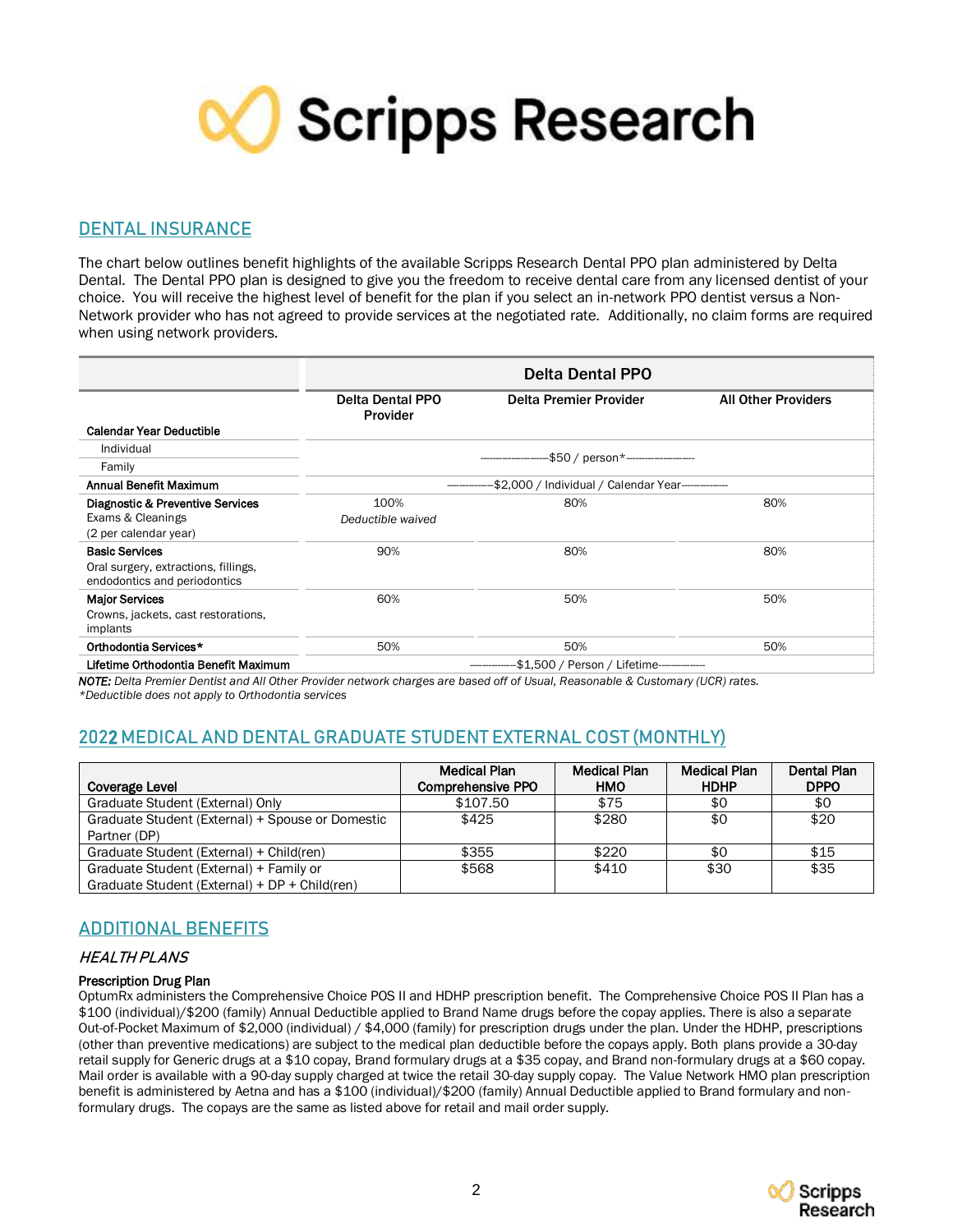

#### HEALTH PLANS (continued)

#### Vision Plan

Graduate Students (External) and dependents covered by the medical plans are automatically enrolled in the vision plan, administered through Medical Eye Services (MES). By choosing a participating MESVision PPO provider, you may receive an annual vision exam for a co-payment of \$10, one pair of standard lenses every 12 months, frames costing up to \$150 every 24 months or contacts (in lieu of lenses & frames) costing up to \$150 every 12 months. Benefits are reduced when a non-participating provider is used.

#### Counseling and Psychological Services

An onsite counseling or referral program is available to health insurance-eligible Graduate Students (External) and their spouses, domestic partners, and family members who require assistance in dealing with personal or family problems.

#### Mental Health Program

Mental Health and substance abuse benefits are available when you enroll in the Comprehensive Choice POS II, HDHP and HMO plans. The provider network and administrator is Aetna.

#### HDHP Alight Health Pro Services

Aetna HDHP participants automatically have access to a personal concierge (Health Pro) through the patient advocacy firm Alight at no cost. Services include explanation of your Scripps Research HDHP benefits, comparing service costs and obtaining cost estimates.

#### Health Savings Account (HSA)/Health Reimbursement Arrangement (HRA)

An HSA is a tax-favored savings account available to participants enrolled in the HDHP. Funds contributed to the account can be used to pay for current and future IRS-qualified health care expenses. Scripps Research will contribute \$1,000 annually toward healthcare expenses for Graduate Students (External) only coverage, and \$3,000 annually for Graduate Students (External) + Dependents. An HSA account will be opened for each participant through Aetna PayFlex. Enrolling through PayFlex allows for pre-tax contributions to be made through payroll deductions. Unused funds roll over year-to-year. Certain restrictions apply such as contribution limits, enrollment in other health coverage, Medicare eligibility, being age 65 or older, etc. For those not eligible for an HSA account, Scripps Research will open an HRA account with PayFlex. HRA funds roll over year-to-year, however are forfeited upon plan ineligibility or Graduate Student (External) termination. Please contact Human Resources, Benefits Administration for further information.

#### Telehealth Services

With TelaDoc, available through Scripps Research's Aetna medical plans, enrolled Graduate Students (External) and eligible dependents can access medical care through a board certified physician conveniently via internet connection or by phone. Treatable illnesses include allergies, asthma, colds, flu, diarrhea, constipation, bronchitis, cough, pink eye, strep throat, urinary tract infections, rash, sunburn, sprains and sports injuries. Under the PPO plan, the cost of a medical TelaDoc session is the same as your copay/coinsurance for a Primary Care Physician (PCP) visit; under the HMO plan, the cost of a medical TelaDoc session is the same as your copay/coinsurance for a Specialist visit. The cost of a behavioral health TelaDoc session plan is the same as your copay or coinsurance for a Specialist Physician visit under both the PPO and HMO plan.

#### LIFE INSURANCE

#### Voluntary Life Insurance

Benefit-eligible Graduate Students (External) may purchase voluntary life insurance coverage from a minimum of \$10,000 up to a maximum of \$500,000 for self and/or spouse/domestic partner. Eligible dependent children may be covered to a maximum of \$10,000 each. Enrollment is held during the annual Open Enrollment period.

#### Voluntary Accidental Death and Dismemberment (AD&D) Insurance

Benefit-eligible Graduate Students (External) under age 70 may purchase voluntary AD&D insurance in \$50,000 increments up to \$500,000. Voluntary AD&D coverage is also available for your spouse/domestic partner and children in lesser amounts. Enrollment is held during the annual Open Enrollment period.

#### Voluntary Critical Illness, Hospital, and Accident Insurance

Benefit-eligible Graduate Students (External) may purchase Voluntary Critical Illness, Hospital Indemnity, and/or Accident Insurance coverage through MetLife to help relieve unexpected healthcare costs.